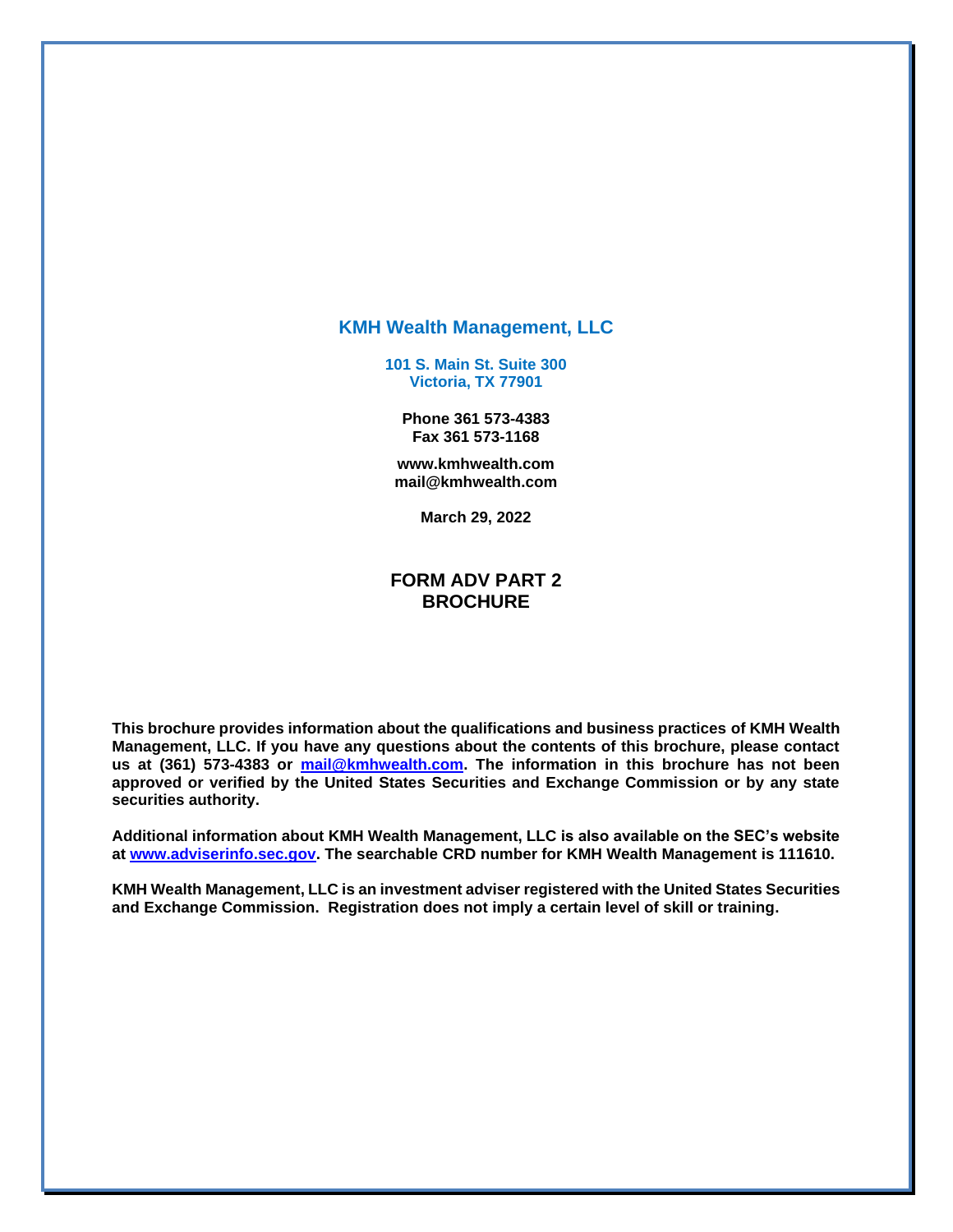### *Summary of Material Changes*

<span id="page-1-0"></span>No material changes have been made to this Brochure since last update of the Brochure dated August 4, 2021, other than as follows:

Item 4 entitled "Advisory Business" has been revised to set forth the current members of KMH Wealth Management, LLC. Kyle Noack and Lane Keller have exchanged roles at KMH Wealth Management, LLC. Noack is now the CEO, and Keller is the CFO.

Other non-material changes have been made to this Brochure. As such, we encourage you to read this Brochure in its entirety.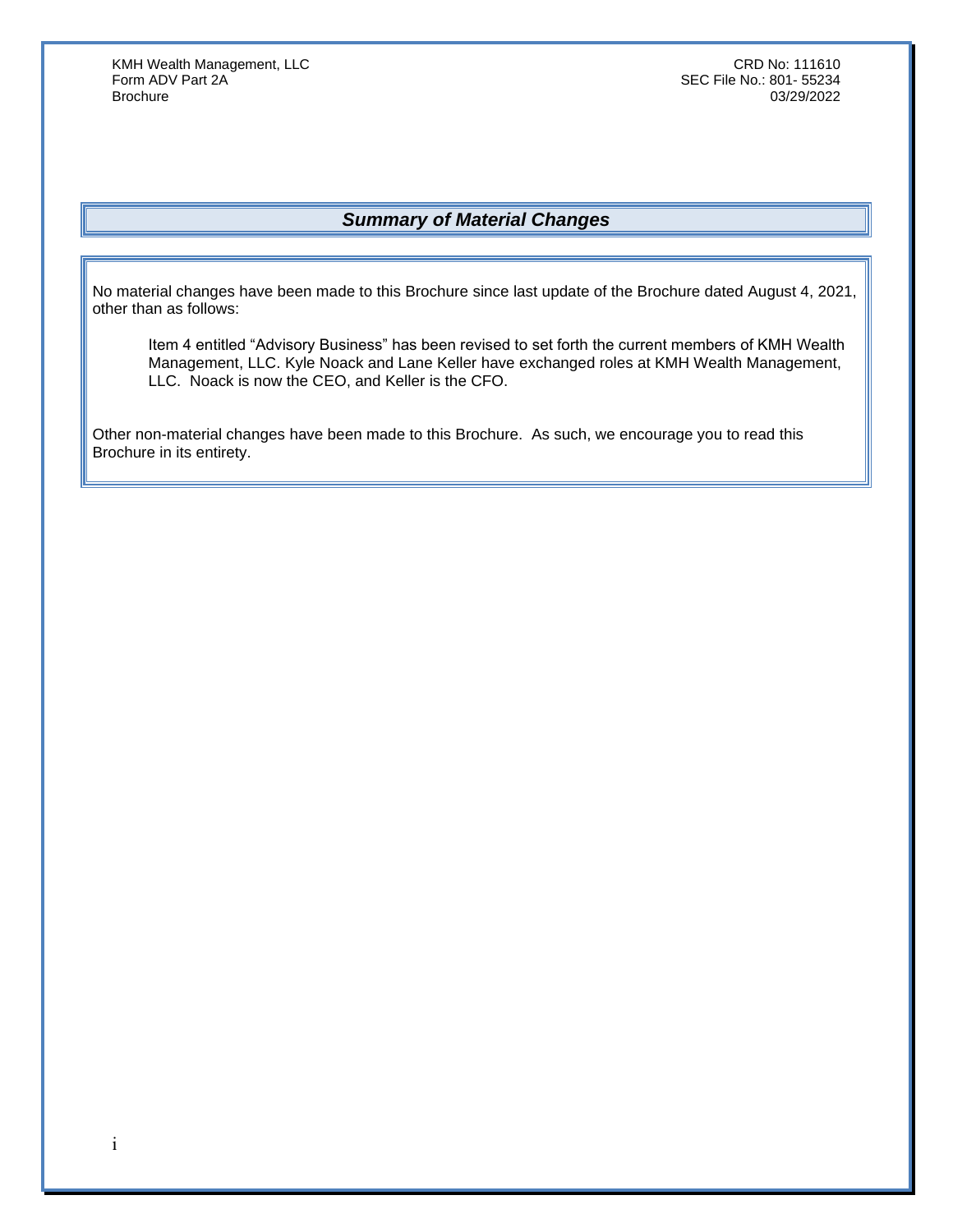# **Table of Contents**

<span id="page-2-0"></span>

| Code of Ethics, Participation or Interest in Client Transactions and Personal Trading 4 |  |
|-----------------------------------------------------------------------------------------|--|
|                                                                                         |  |
|                                                                                         |  |
|                                                                                         |  |
|                                                                                         |  |
|                                                                                         |  |
|                                                                                         |  |
|                                                                                         |  |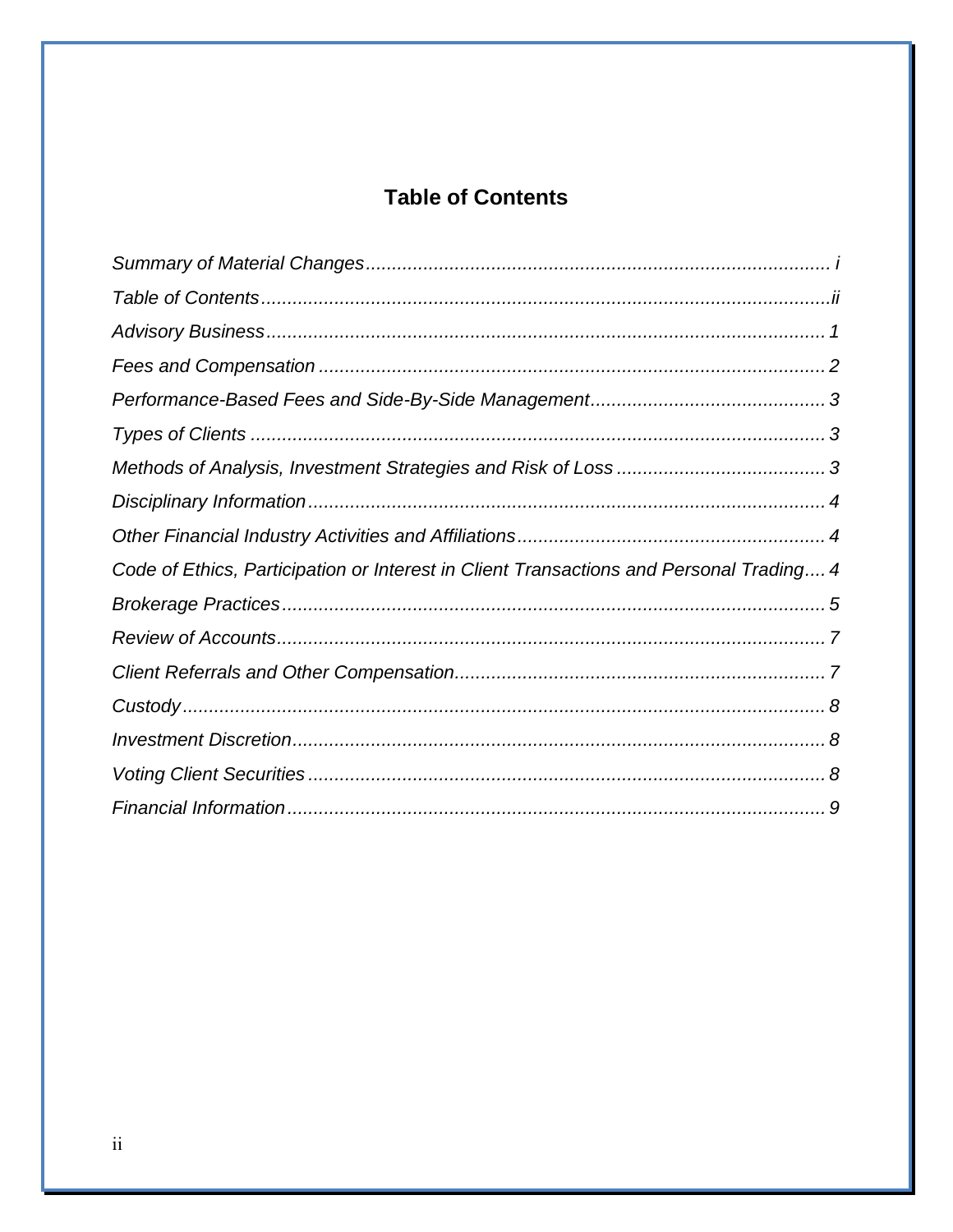#### *Advisory Business*

#### Form ADV Part 2A, Item 4

<span id="page-3-0"></span>Since 1998, KMH Wealth Management, LLC ("KMH") has been a SEC registered investment advisor. KMH is a Limited Liability Company whose managing members and principal owners are Kyle Noack, Thomas Lane Keller, and David Faskas. KMH Wealth Management, LLC previously operated under the name Keller & Associates, CPAs until 2008.

KMH is an independent, Fee-Only advisory firm that offers Wealth Management, Investment Advisory Services and Financial Planning services to its clients. Because KMH is a Fee-Only firm, it is committed to its role as a fiduciary on behalf of its clients. As a fiduciary KMH recommends investment products from the universe of investment options that it believes are in line with its client's investment goals.

Investment Advisory Services, a service that forms part of KMH's wealth management services, are intended to ensure that financial products recommended for such clients are based upon, among other things, a client's lifestyle/life stage, financial goals, risk tolerance and tax situation. KMH generally takes a long-term approach to investing and believes in a portfolio generally consisting primarily of mutual funds and bonds. Portfolios are rebalanced regularly and when a client advises KMH of changes in their financial situation, or based on market conditions or economic factors. Clients are advised of their responsibility to promptly notify KMH of changes in their financial situation or investment objectives.

KMH manages investment advisory accounts by reviewing client assets held at brokerages or custodians and implementing asset allocation strategies, risk analysis and diversification. If clients would like to impose restrictions on investing, such as only investing in certain securities or certain market segments, KMH will work with the client to accommodate these requests.

KMH also offers a broad range of financial planning services to its clients through its professionals who are CERTIFIED FINANCIAL PLANNERTM professionals. These services generally include cash flow management, tax planning, education planning, asset protection, estate and gift planning, retirement planning, multigenerational planning, inheritance, charitable giving and insurance planning.

KMH through its wealth management services and financial planning services designs financial plans and portfolios based on the client's individual needs. This client specific planning is intended to assist clients in charting paths towards financial security.

KMH does not participate in wrap fee programs.

As of December 31, 2021, KMH had approximately \$650,769,000 in regulatory assets under management. Of this amount, KMH manages approximately \$639,400,000 on a discretionary basis and the remaining \$11,369,000 on a non-discretionary basis.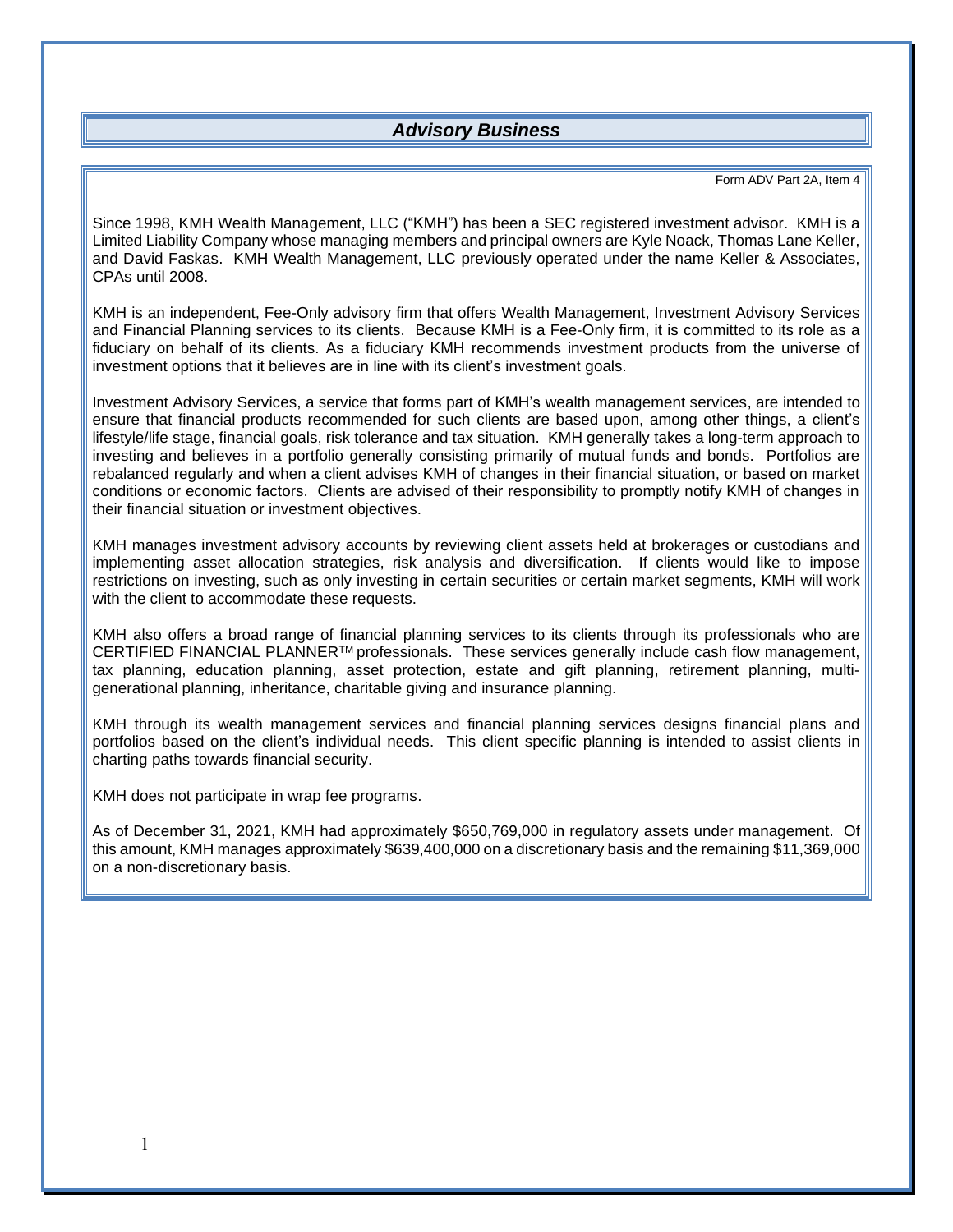#### *Fees and Compensation*

#### Form ADV Part 2A, Item 5

<span id="page-4-0"></span>KMH is compensated for its investment advisory services based on a percentage of assets under management, as set forth below. Accounts of members of the same household and other related accounts may be consolidated for fee calculation purposes.

The annual fee for investment advisory services are typically calculated and paid, in advance, on a quarterly basis, based on the fair market value of assets under management as determined on the end of the last business day of the previous quarter. Clients may elect to either have the fees deducted from their accounts or be invoiced for such fees.

#### *Fee Schedule*

Assets Under Management Tiered Annual Fee

Tier 1: .80% on the first \$1,000,000

Tier 2: .60% on amounts over \$1,000,000 up to \$3,000,000

Tier 3: .40% on amounts over \$3,000,000 up to \$5,000,000

Tier 4: .20% on amounts over \$5,000,000 up to \$10,000,000

Tier 5: .15% on amounts over \$10,000,000

Minimum Annual Fee\*: \$1,500

Cash & Treasury Bills: No Fee

Individual Fixed Income: Additional .13% (Includes CDs)

529 Plans: .25%

Financial Planning\*\*: Included in annual fees

 *\*Non-profit organizations are exempt from minimum fee \*\*Except estate planning and XY Now Financial Planning*

Hourly and/or fixed fees of \$90 to \$300 per hour for estate planning and other services, and \$50 per month for XY Now Financial Planning are billed separately and are not deducted from client accounts. A non-refundable \$500 signup fee is required for XY Now Financial Planning.

In addition to the fees charged by KMH, clients may incur, and are solely liable for, brokerage commissions, other costs relating to the execution of a securities and investment transactions, fees and expenses imposed directly by mutual funds. The fees and expenses imposed by mutual funds are described in each fund's prospectus, and will generally include a management fee, other fund expenses, and a possible distribution fee. If the fund also imposes sales charges, a client may pay an initial or deferred sales charge. Please refer to Item 12 for a more detailed discussion relative to our brokerage arrangements.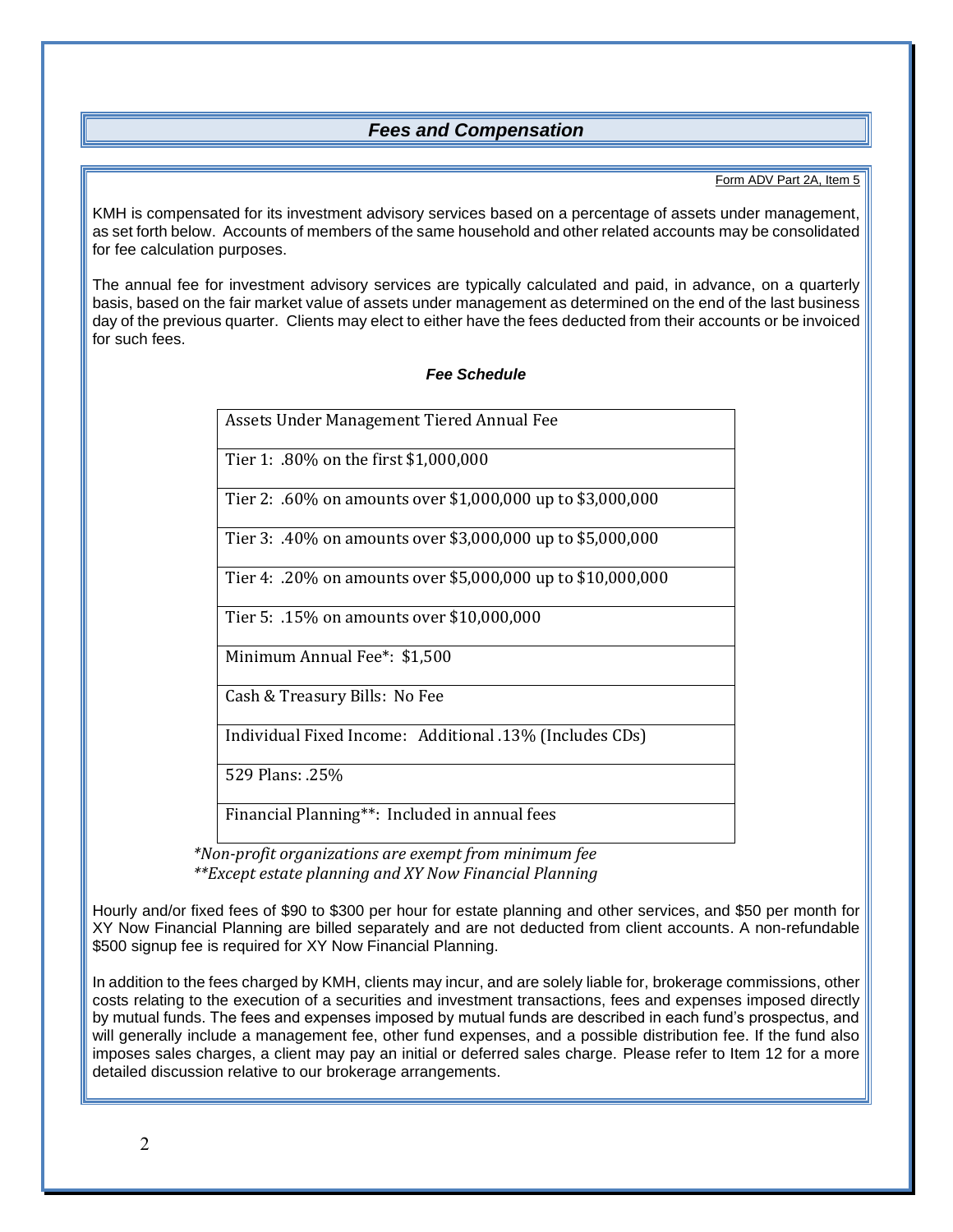Advisory fees are generally negotiable, at the discretion of KMH. XY Now fees are non-negotiable. All fees are considered fully earned until the terminating party, in accordance with the advisory agreement between KMH and the client, delivers a written notice of termination. Upon termination, refunds will be calculated based on how many days remain in the quarter after the written termination is received. Monthly fees paid for XY Now Financial Planning services during the month of termination are considered fully earned and will not be refunded. Pre-paid fees for future months of XY Now Financial Planning Services will be refunded upon written notice of termination.

### *Performance-Based Fees and Side-By-Side Management*

Form ADV Part 2A, Item 6

<span id="page-5-1"></span><span id="page-5-0"></span>KMH does not charge performance-based fees or engage in side-by-side management.

#### *Types of Clients*

Form ADV Part 2A, Item 7

KMH generally provides investment advice to individuals, high net worth individuals (including trusts and estates), corporations, pension and profit sharing plans, and charitable organizations.

#### *Methods of Analysis, Investment Strategies and Risk of Loss*

Form ADV Part 2A, Item 8

<span id="page-5-2"></span>The main sources of information that KMH generally uses to analyze financial products is YCharts, financial newspapers and magazines; research materials prepared by third parties; corporate rating services; and annual reports, prospectuses and filings with the SEC.

Investment strategies the firm generally uses are passively and actively managed asset class mutual funds and direct fixed income obligations. These strategies are employed to capture the return behavior of an entire asset class and based upon the major tenets of Modern Portfolio Theory which states that markets are "efficient" and that the Investor's return is determined principally by asset allocation decisions, not market timing or selection of specific securities. Each client is interviewed to determine his/her specific investment needs and risk tolerance, including, but not limited to: investment purpose, demographic characteristics (age, employment and family), and overall financial situation including taxable income, inheritance, life insurance and risk tolerance. Based on this information, the firm recommends products to assist clients in attaining their financial goals. The highest priority is given to placing the client's interest first.

KMH recommends an array of products; however, it primarily recommends mutual funds, bonds, and annuities. Each type of investment has its own unique set of risks that are not always easily identifiable. These risks affect the performance and the volatility of any investment. For example, investments are affected by general economic and market conditions such as interest rates, availability of credit, inflation rates, economic uncertainty, changes in laws, and national and international political circumstances. Investments are also subject to currency, political and business risks. Significant market disruptions, such as those caused by pandemics, natural or environmental disasters, war, acts of terrorism, or other events, can adversely affect local and global markets and normal market operations. Market disruptions may exacerbate political, social, and economic risks. Most mutual funds fall into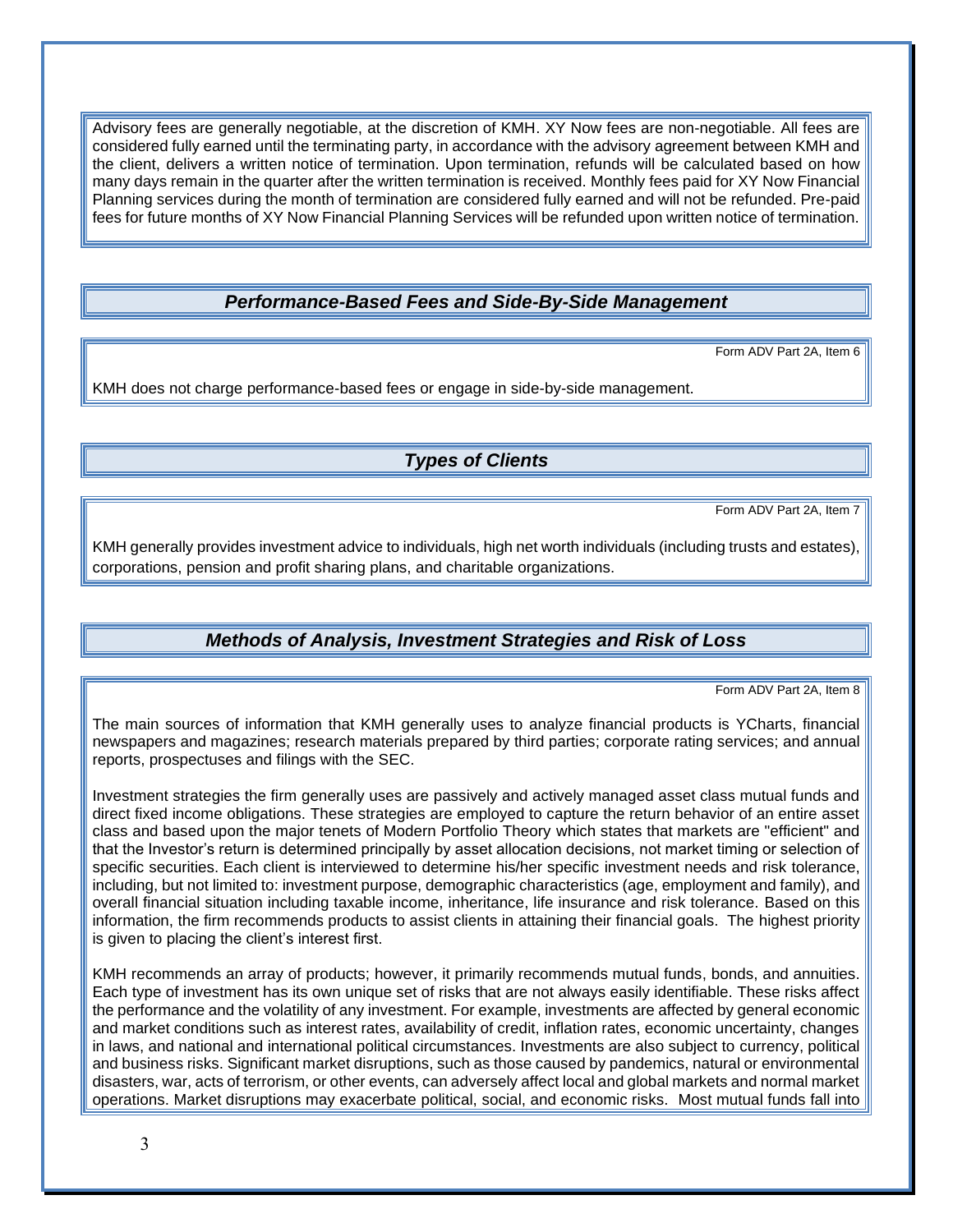one of four broad categories – money market funds, bond funds, equity funds, and balanced funds. Each type has different features and different risks and rewards. There are also risks associated with bond investments, such as default risk and interest rate fluctuations Depending on the type, annuities can carry unique risks, including costly penalties for early surrender, liquidity risk, and the risk of the annuitant dying before receiving the stream of income they purchased. Variable annuities are also exposed to the aforementioned risks of economic and market conditions. Exchange Traded Funds (ETFs) typically trade intraday, so ETF shares may trade at a discount or premium to their net asset value and therefore have the additional risk of not trading at their net asset value. All investing activities involve risk of loss that clients should be prepared to tolerate, including the possible loss of a client's entire investment and any gains earned thereon. Clients should read a fund's prospectus and shareholder reports to learn about its investment strategy and the potential risks prior to investing.

### *Disciplinary Information*

<span id="page-6-1"></span><span id="page-6-0"></span>KMH does not have any information that is disclosable under this Item 9.

### *Other Financial Industry Activities and Affiliations*

Form ADV Part 2A, Item 10

Form ADV Part 2A, Item 9

KMH is affiliated with Keller & Associates CPAs, PLLC. Thomas Lane Keller, Kyle W. Noack, Christopher W. Laughhunn, and Adam H. Baucom, are CPAs with Keller & Associates CPAs, PLLC and provide KMH clients with tax and accounting services as requested by the client for additional fees and under a separate engagement through Keller & Associates. KMH employees that hold an ownership interest in Keller & Associates have an incentive to recommend services of Keller & Associates to clients of KMH, because doing so may increase revenue to Keller & Associates and people associated with that firm. This conflict of interest is addressed via such disclosure and is mitigated by the fact that no client of KMH is required to purchase tax and/or accounting services through Keller & Associates and have the option to purchase those services elsewhere.

### <span id="page-6-2"></span>*Code of Ethics, Participation or Interest in Client Transactions and Personal Trading*

Form ADV Part 2A, Item 11

KMH has a Code of Ethics (the "Code") that we will provide to clients upon their request. A summary of the Code is provided in this brochure.

The company is a fiduciary for its investment advisory clients, under the Investment Advisors Act of 1940. When KMH provides investment advice to clients regarding retirement plan account(s) or individual retirement account(s), the company is also a fiduciary within the meaning of Title I of the Employee Retirement Income Security Act and/ or the Internal Revenue Code, as applicable, which are laws governing retirement accounts. As fiduciaries, the firm is required to put the interest of clients first before the interests of KMH. When clients roll retirement assets into an IRA to be managed by KMH, the firm charges for the management of those additional assets based on the tiered fee provided in response to Item 5 of this brochure. Because the way we make money creates some conflicts with client interests, KMH operates under a special rule. Under this special rule's provisions, we must: meet a professional standard of care when making investment recommendations (give prudent advice); never put our financial interests ahead of a client's when making recommendations (give loyal advice); avoid misleading statements about conflicts of interest, fees, and investments; follow policies and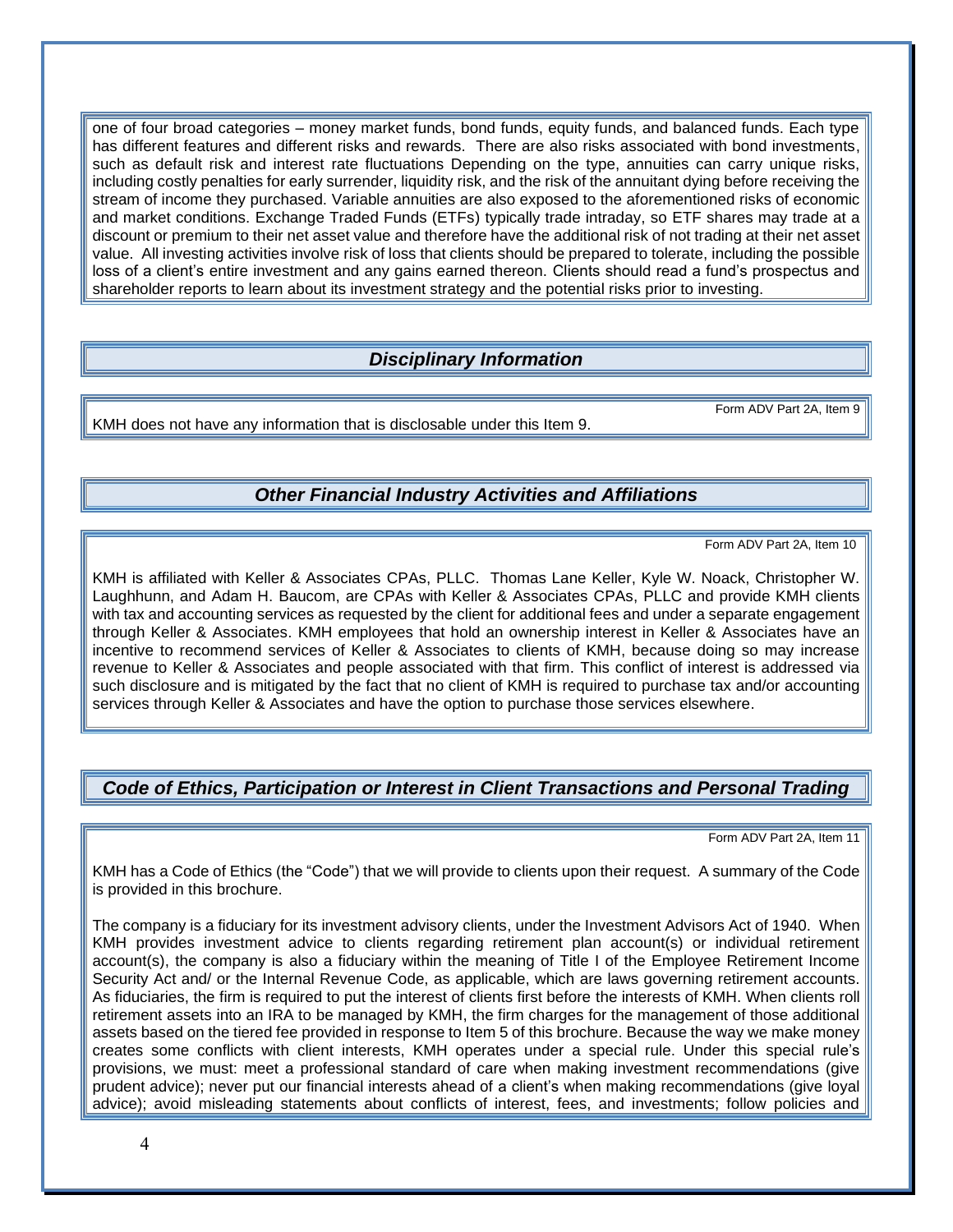procedures designed to ensure that we give advice that is in client's best interest; charge no more than is reasonable for our services; and give clients basic information about the company's conflicts of interest.

Because of this fiduciary relationship, it is improper for KMH or its employees to use for their own benefit (or the benefit of anyone other than the client) information about the firm's trading or recommendations for client accounts; or take advantage of investment opportunities that would otherwise be available for the firm's clients.

Employees must at all times reflect the professional standards expected of those engaged in the investment advisory business and will act within federal, state and local laws and regulations pertaining to investment advisers and the general conduct of business. These standards require our staff to be judicious, accurate, objective and reasonable in dealing with both clients and other parties.

KMH's Code also includes an Insider Trading Policy that prohibits any Advisor and all Associated Persons from trading or recommending securities while in possession of non-public material information about the securities or its issuer.

A copy of the Code is provided to all Associated Persons annually. Also, annually, all Associated Persons are required to certify in writing his or her understanding and continuing acceptance of, as well as agreement to abide by, the guidelines and policies set forth in the KMH Code. Any material change or modification to the Code is distributed to all Associated Persons and they will be required to certify in writing their receipt, understanding and acceptance of the change(s).

KMH investment advisors and related persons may, on occasion, invest in the same securities that they also recommend to clients. KMH investment advisors may also, on occasion, recommend, or buy or sell securities for client accounts at or about the same time that the investment advisor buys or sells the same securities for his or her own account(s), or for the account(s) of related persons. These investment activities may inadvertently present a conflict of interest in the sense that it is remotely possible that KMH's personnel may benefit financially from a transaction for a client account.

All Associated Persons must conduct all personal securities transactions in full compliance with the Code and avoid serving their own personal interests ahead of the interests of the clients. In accordance with the code, the CCO reviews personal securities transactions on a quarterly basis to ensure continued compliance with the code. The firm believes it has addressed and mitigated this potential conflict of interest through its internal compliance policies and procedures, including the Code.

#### *Brokerage Practices*

#### Form ADV Part 2A, Item 12

<span id="page-7-0"></span>KMH utilizes Trade-PMR, Inc. ("Trade-PMR") for brokerage and trade execution services. Trade-PMR clears trades and custodies assets with First Clearing, a FINRA member broker-dealer. First Clearing is a trade name used by Wells Fargo Clearing Services, LLC, a non-bank affiliate of Wells Fargo & Company. Trade-PMR acts as an introducing broker dealer on a fully disclosed basis. Trade-PMR and First Clearing are members of SIPC and are unaffiliated registered broker dealers and FINRA members. The brokerage commissions and/or transaction fees charged by Trade-PMR or any other designated broker-dealer are exclusive of and in addition to KMH's fee. KMH regularly reviews these programs to seek to ensure that its recommendation is consistent with its fiduciary duty. Factors which KMH considers in recommending Trade-PMR and First Clearing or any other broker-dealer or custodian to clients include their respective financial strength, reputation, execution, pricing, research, and service. KMH also has other relationships with other financial services firms.

There is no direct link between KMH's utilization of Trade-PMR's institutional trading and custody services and the investment advice it gives to its clients, although KMH receives benefits through its participation in these brokerage services which are typically not available to retail investors. These brokerage services include the execution of securities transactions, research, and access to mutual funds and other investments that are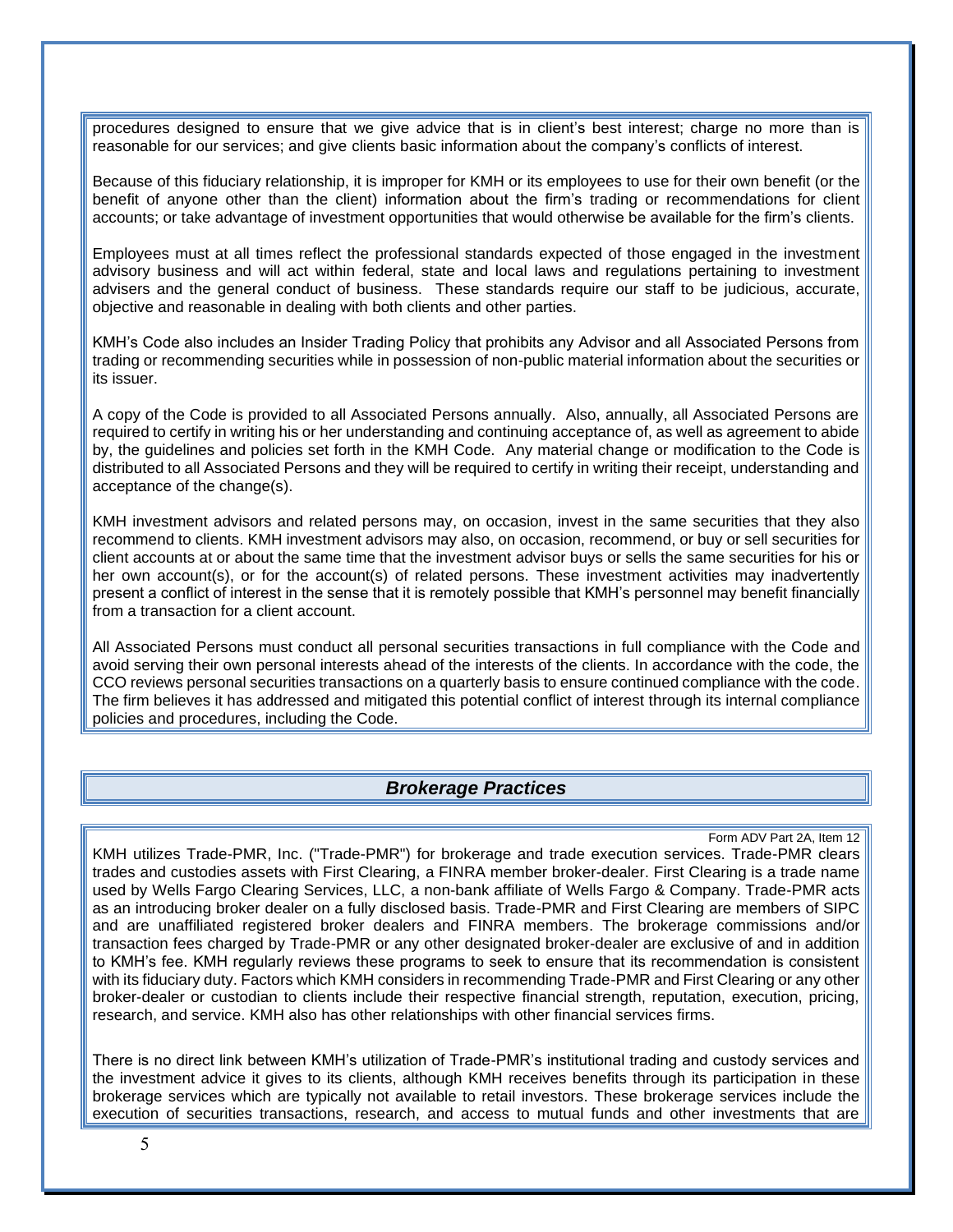otherwise generally available only to institutional investors or would require a significantly higher minimum initial investment. Additionally, KMH receives the following benefits (provided without cost or at a discount) from Trade-PMR: receipt of duplicate client confirmations and bundled duplicate statements; access to a trading desk that exclusively services its participants; access to block trading which provides the ability to aggregate securities transactions and then allocates the appropriate shares to client accounts; access to mutual funds with no transaction fees; the ability to have advisory fees deducted directly from client accounts; and access to an electronic communication network for client order entry and account information. Some of the products and services made available by Trade-PMR may benefit KMH but may not benefit its client accounts. These products or services may assist KMH in managing and administering client accounts, including accounts not maintained at Trade-PMR. Other services made available by Trade-PMR are intended to help KMH manage and further develop its business enterprise. These benefits are generally included by all brokers-dealers that KMH would consider as part of their product offerings and institutional platforms. The benefits received by KMH or its personnel through the utilization of Trade-PMR's institutional trading and custody services do not depend on the amount of brokerage transactions directed to Trade-PMR. As part of its fiduciary duties to clients, KMH endeavors at all times to put the interests of its clients first. KMH feels that it has addressed this conflict because KMH's clients do not pay more for investment transactions effected and/or assets maintained at a particular broker-dealer or custodian as result of KMH's receipt of such benefit(s).

KMH investigates and analyzes products or services that reasonably address the client's needs. The products or services selected to implement the recommendation(s) must be in the client's financial best interest and consistent with the client's goals, needs and priorities. Transactions for the client are executed in a manner that the client's total cost or proceeds in each transaction is, in KMH's belief, the most qualitative under the circumstances or otherwise known as best execution. In keeping with KMH's best execution philosophy, broker commissions that may be paid by clients, the range of a broker's services such as execution capability, pricing and responsiveness are taken into consideration.

KMH generally considers a number of factors, such as, but not limited to, financial strength, reputation, execution, pricing, and service as criteria before recommending a broker-dealer. KMH generally recommends, but does not require, that clients utilize the brokerage services of Trade-PMR and clearing services of Wells Fargo Clearing Services, LLC. Clients of KMH are permitted, although not required, to instruct KMH to execute transactions through a specified broker-dealer. Not all firms require clients to direct brokerage.

KMH, on occasion, aggregates the purchase or sale of securities for various client accounts, if and/or when multiple clients are simultaneously recommended to buy or sell the same security on the same day. The determination to aggregate orders for client accounts will be made if KMH reasonably believes that aggregation will achieve most favorable execution and allow for the equitable allocation of differences in execution prices, commissions, or other transaction costs that might have been obtained had such orders been placed independently. In such event where a client directs KMH to use a particular broker-dealer, the client may pay higher brokerage commissions because the firm may not be able to aggregate orders to reduce transaction costs, or the client may receive less favorable prices. If the client directs brokerage, the client will negotiate terms and arrangements for the account with that broker-dealer, and KMH will not seek better execution services or prices from other broker-dealers.

As a matter of general practice, KMH recommends mutual funds to clients with a need for equity securities exposure. KMH believes that mutual funds offer diversification and professional management to shareholders. When clients require fixed income securities to meet client needs, the firm will analyze and may recommend purchases of U.S. Treasury, Agency, Municipal and Corporate Bonds, Certificates of Deposit or Fixed Income Mutual Funds.

In transacting individual bonds, KMH will typically utilize the brokerage services of International Assets Advisory, LLC, member FINRA/ SIPC. KMH will only effect bond trades through International Assets Advisory in an effort to achieve better trade price execution. In transactions effected by International Assets Advisory, RBC Clearing & Custody, a division of RBC Capital Markets, LLC, member FDIC, NYSE, SIPC, will act as the clearing firm. As the introducing broker, International Assets Advisory shall transmit bond orders to RBC for the execution of trades. RBC will deliver securities or payment to a Depository Trust Company (DTC) account with instructions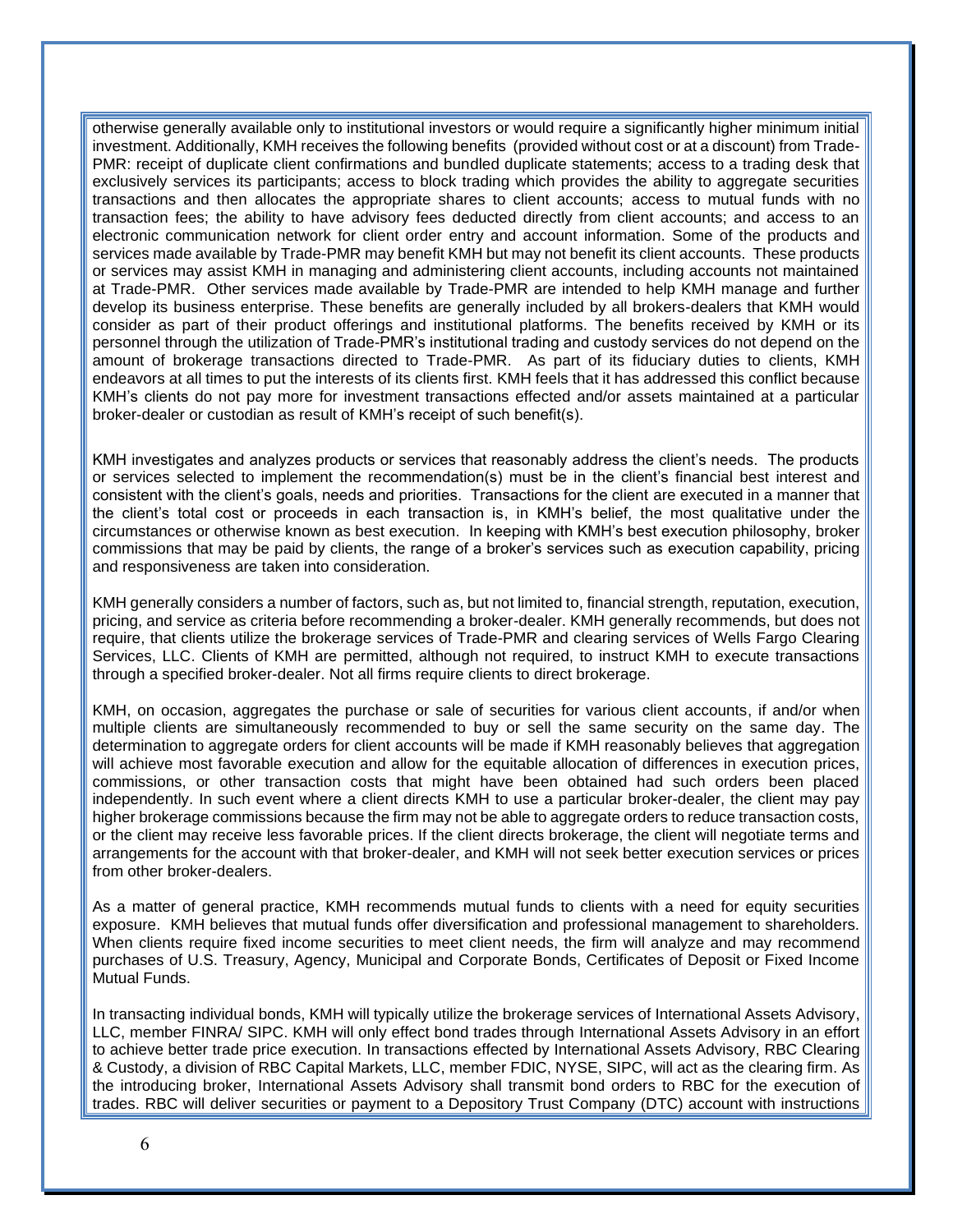for the securities or payment to be delivered to the client's custodian, along with instructions as to the specific client account the securities or payment should be placed in. DTC serves as the clearing house of the transaction and is a member of the U.S. Federal Reserve System and a registered clearing agency with the U.S. Securities and Exchange Commission. Neither International Assets Advisory nor RBC nor DTC are affiliated with KMH or its representatives. KMH does not receive compensation from International Assets Advisory, RBC, or DTC, nor are we under any obligation to use their services. Some custodians may charge "trade away" or "step-out" fees to clients for allowing a third party to effect trades in the account. KMH will only use the brokerage service of International Assets Advisory if we determine in good faith that any additional trade away fees are reasonable in relation to the value obtained by placing the trade through International Assets Advisory.

Profits as a result of trade errors due to an incorrect share quantity bought or sold in a client account at Trade-PMR will be credited to the client's account. If a trade must be removed from a client account at Trade-PMR as the result of a trade error, any profit will be credited to the Advisor who will direct any trade error profits to a charity of the Advisor's choosing.

#### *Review of Accounts*

Form ADV Part 2A, Item 13

<span id="page-9-0"></span>All investment client accounts will be continuously monitored by the portfolio managers of KMH. Account statements are received by KMH monthly from the custodian and are reconciled using a portfolio accounting service. Transactions in the portfolio will be reviewed for accuracy as they occur. Annual reviews with the client are the suggested minimum, however depth and frequency of reviews vary by client. Client reviews consist of a "snapshot" of assets comparing current position to stated objectives, including asset allocation among various investment types. Market conditions, changes in an investor's economic or life circumstance, or new academic research may initiate an adjustment to the client's target allocation or rebalancing of the portfolio.

For each account, a portfolio manager and associate advisor will be responsible for client services. Every reviewer who performs client reviews is a CPA/PFS and/or CERTIFIED FINANCIAL PLANNERTM professional. Portfolio managers include the following individuals: Thomas Lane Keller, Kyle W. Noack, David B. Faskas, Beth Koonce, Sara Potts, Hannah Gohmert, Chris Laughhunn, and Adam Baucom.

<span id="page-9-1"></span>Written portfolio reports are delivered to the clients quarterly, which contain a summary of assets held and a review of overall asset allocation.

### *Client Referrals and Other Compensation*

Form ADV Part 2A, Item 14

As noted in Item 12, KMH does receive economic benefits from Trade-PMR which includes electronic systems that assist in the management of KMH client accounts, access to research, the ability to directly debit client fees, software and other technology that provide access to client account data (such as trade confirmations and account statements), facilitate trade execution (and allocation of aggregated trade orders for multiple client accounts), pricing information and other market data, assist with back-office functions, recordkeeping and client reporting. Such benefits are typically included by broker-dealers and are also listed in Item 12 of this brochure. There is no direct link between KMH's utilization of Trade-PMR's institutional trading and custody services and the investment advice it provides to its clients.

We may pay referral fees to an independent solicitor for the referral of their clients to our firm in accordance with Rule 206 (4)-3 of the Investment Advisers Act of 1940. Such referral fee represents a share of our investment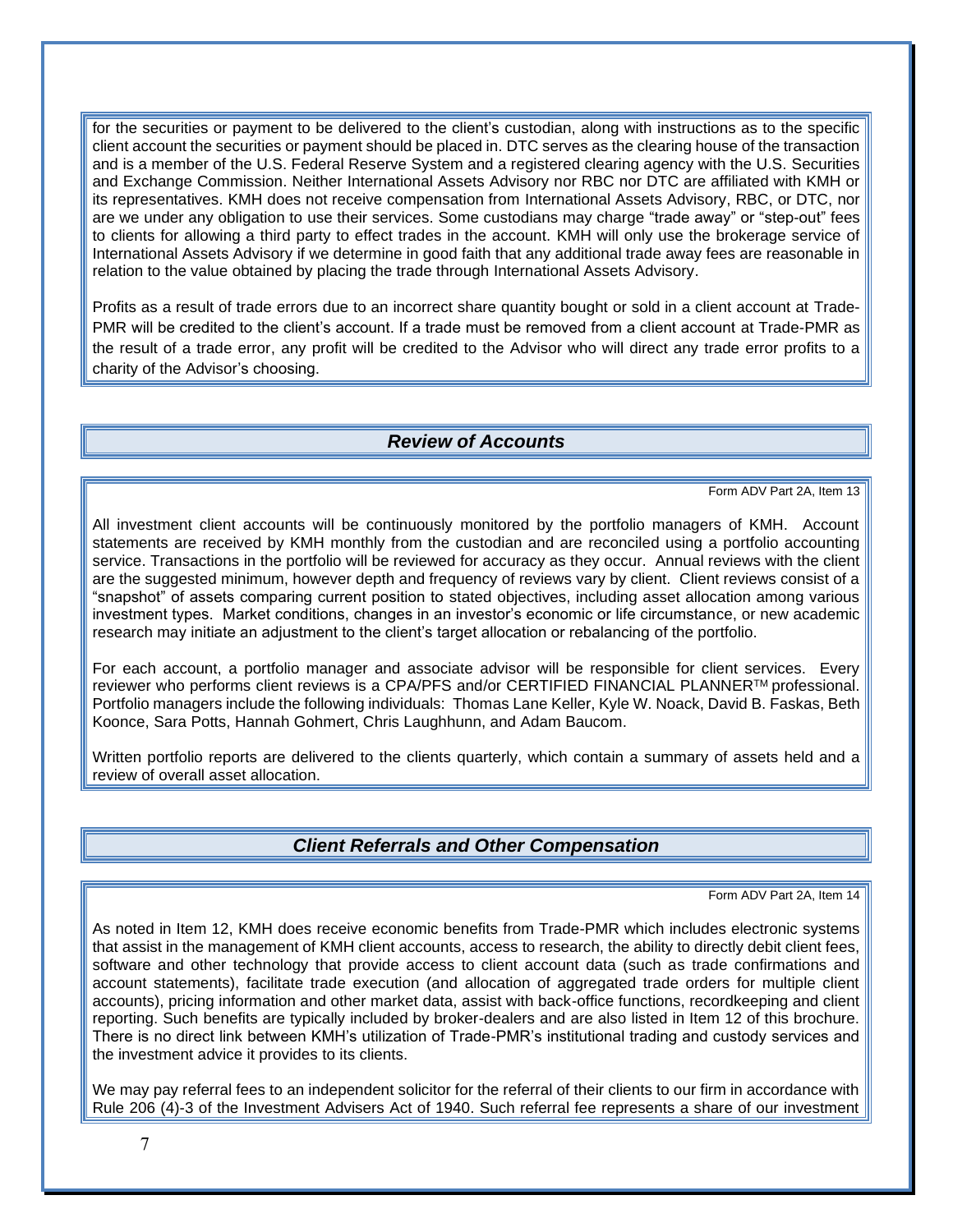advisory fee charged to our clients. This arrangement will not result in higher costs to the client. In this regard, we maintain Solicitors Agreements in compliance with Rule 206 (4)-3 of the Investment Advisers Act of 1940 and applicable state and federal laws.

#### *Custody*

Form ADV Part 2A, Item 15

<span id="page-10-0"></span>KMH does not have physical custody of client funds and/or securities. However, KMH is deemed to have custody for two reasons: because the firm deducts clients' advisory fees directly from the clients' accounts and because the firm allows clients to execute standing letters of authorization (SLOA)s which provide KMH with limited authorization to initiate transfers to specified third party(ies).

KMH maintains client funds and securities with broker-dealers, banks and other "qualified custodians." The qualified custodians send account statements at least quarterly directly to clients, which should be reviewed carefully by the client. KMH also sends account statements to their clients. A client is urged to compare the account statement they receive from the qualified custodian with those statements they receive from KMH. Comparing statements will allow the client to determine whether account transactions, including deductions to pay advisory fees, are accurate.

#### *Investment Discretion*

Form ADV Part 2A, Item 16

<span id="page-10-1"></span>A client can engage KMH to provide investment advisory services on a discretionary basis, whereby the client will sign an agreement that gives KMH the authority to make trading decisions on the client's behalf without first having to seek the client's permission. This allows KMH to have discretionary authority over the following activities: the securities to be purchased or sold; the amount of securities to be purchased or sold; and when transactions are made. The advisor's decisions are based on what is suitable to the client's financial situation and consistent with the client's goals, needs and priorities. However, at any time, a client may impose restrictions in writing to limit or change this authority. Moreover, clients may grant KMH investment authority on a nondiscretionary basis.

#### *Voting Client Securities*

Form ADV Part 2A, Item 17

<span id="page-10-2"></span>KMH does not vote proxies on behalf of clients.

Clients will receive proxy material directly from the custodian holding the client's account. Under circumstances where KMH receives proxy material on behalf of a client involving any security held in the client's account, the firm's advisors will seek to forward such material to the client's attention. It is the client's responsibility to vote his/her proxy (ies). Upon client request, the firm's advisors will provide advice regarding proxy voting.

Clients may also receive solicitations relating to class action suits. It is KMH's policy that it will not provide advice or assist clients with respect to solicitations relating to such class action suits.